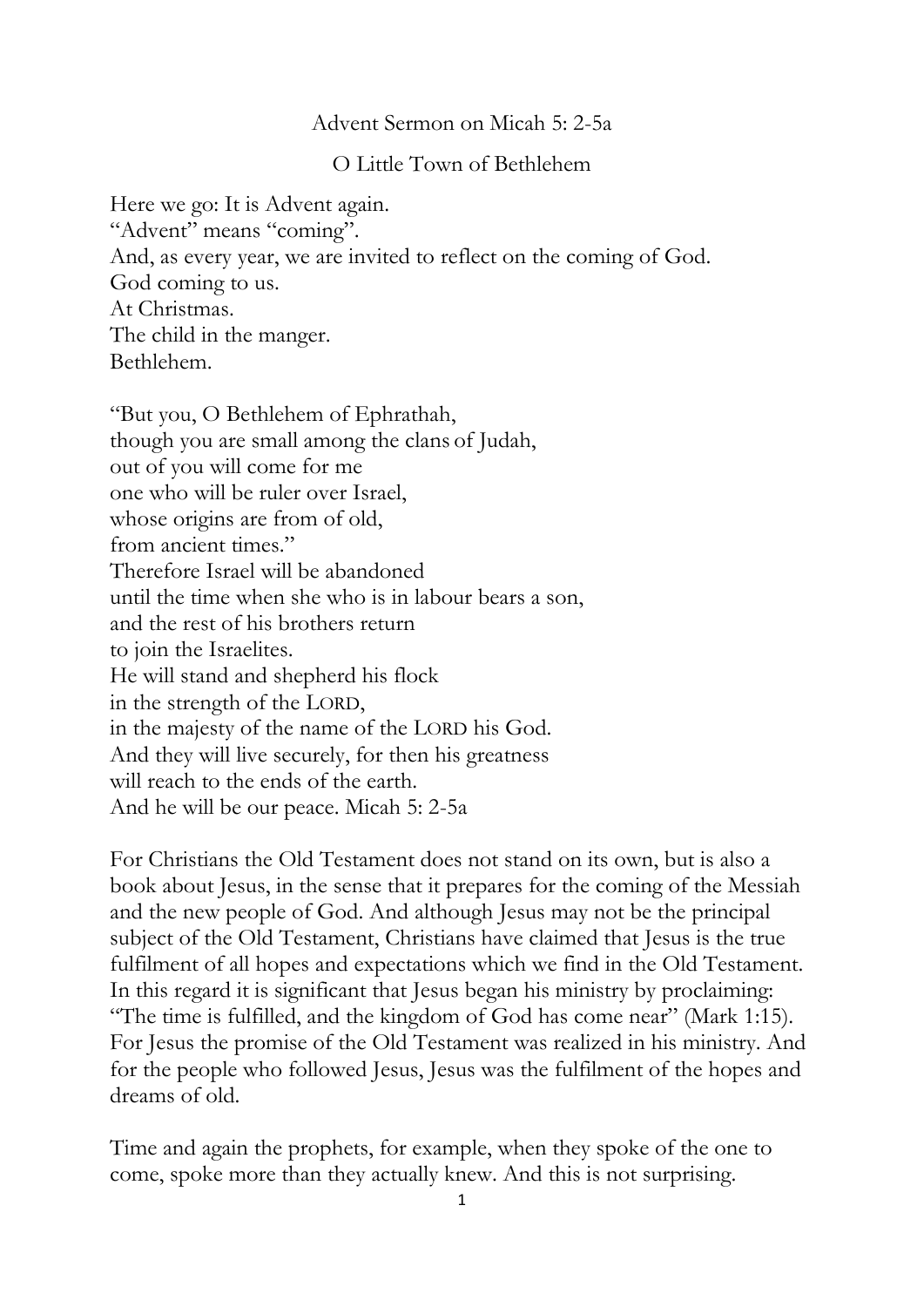Because first and foremost the prophets had a message to bring to the people of their own day. Their task was not to foretell the future but to foretell God's word, God's story with his people.

The prophet Micah's task was to be the advocate of God among a people who had forgotten that they were God's chosen children. Disaster was on the way. Some prophets, priests and rulers had fed the people with a false optimism. The majority thought all was going to be okay, and only Micah and a few others saw that no good times were coming.

Micah's task was to alert the people to the danger, and to challenge their trust in a God who would always protect them.

Micah had to tell them that God saw their sin and their disobedience… God had kept his promises, Micah said, but the people had not. The greed of the wealthy and the powerful who seized the property and possessions from persons weaker than them, the failures of the rulers and priests, lead Micah to talk of coming disasters. Jerusalem, he said, would become a heap of ruins…

But then, in all the laments and predictions of destruction, Micah turns to words of hope.

That is where today's sermon text comes on stage.

Does Micah need a break from all the heaviness of doom? Does he see that punishment is never the final word of God? Does he know deep inside that hope is possible even in the face of terrible situations that cannot be changed?

The promise of a new ruler to come from the town of Bethlehem is so familiar to us Christians. It is often cited during the Advent and Christmas seasons.

The Wise Men quote Micah 5:2 in response to Herod's question about where the Messiah would be born.

Bethlehem is the home town of David.

If Micah locates the birth place of the new king, the new ruler in David's town, he makes people see the continuation of the ancient promises that God had given to David.

Although Israel endured the reigns of some terrible kings, and then saw the entire loss of the monarchy and the take-over by all sorts of mighty and power-obsessed neighbouring nations, hope remained that God had not withdrawn the promise that a son of David would always sit on the throne. At the time of Jesus, many Jews still looked for such a Messiah…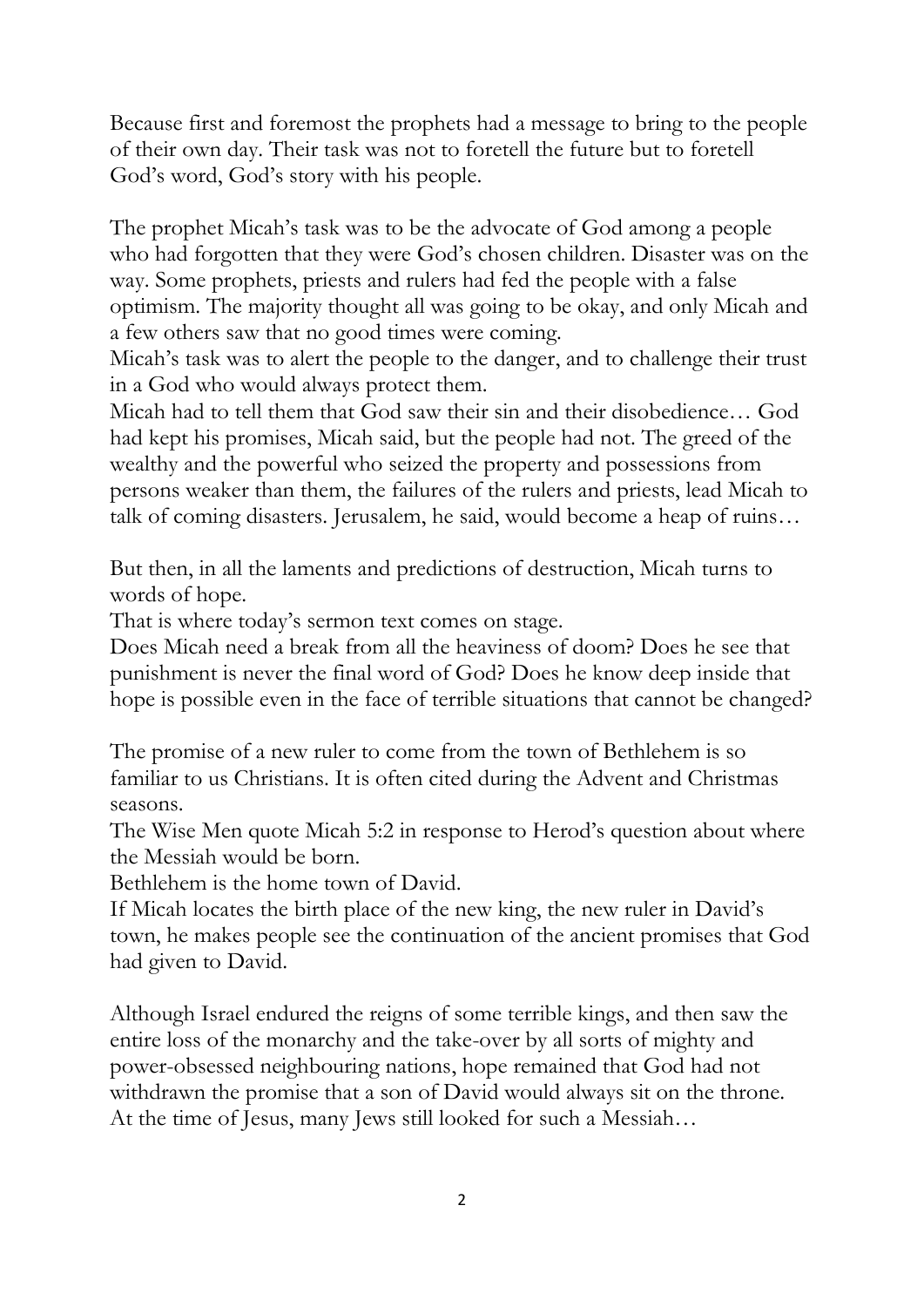Who is the new king from Bethlehem?

There are various answers to this question.

But in Advent we, of course, remember that Christians had so long associated this text with the birth of Jesus that it is hard to read it otherwise. In Advent we are interested in the prophets and what they predict concerning the person of Jesus.

In this text 700 years before the first Christmas, the prophet Micah shared with the people that a future ruler, shepherd of the people, bringer of security and peace, should come from Bethlehem.

The child born there would be a king whose greatness and peace would one day fill the whole earth.

Micah's Advent themes are Hope and Peace. "God is coming," he says. "In your weakness be people of hope."

Bethlehem is a small Judean village, some five or six miles to the south of Jerusalem. It stands on a grey limestone ridge, surrounded by fertile

countryside. It lived up to its name "House of Bread".

Micah lived in a time of great darkness.

God's people had failed.

They were oppressed by the Assyrians, defenceless and weak.

And yet, says Micah, there was still hope!

God was going to send a king. But he passed by Jerusalem, turned his back on the seat of government and human power, and turned his attention to little Bethlehem. A tiny spot from which a ruler would come.

Hope would spring forth from weakness, from a child of poverty, born in a cattle shed, in an insignificant market town.

God goes back to the roots of King David.

The prophet Isaiah predicts the same thing.

God brings forward his salvation through human weakness.

A shoot growing from a stump (Isa 11).

A child of Bethlehem, born in a feeding trough, who becomes a refugee, a

homeless preacher, who is crucified on a wooden cross.

Human weakness - and God uses it.

He or she is not interested in capital cities, or armies, or presidents.

The world has fallen into darkness under the grip of evil power. There is hopelessness, powerlessness, the need of salvation.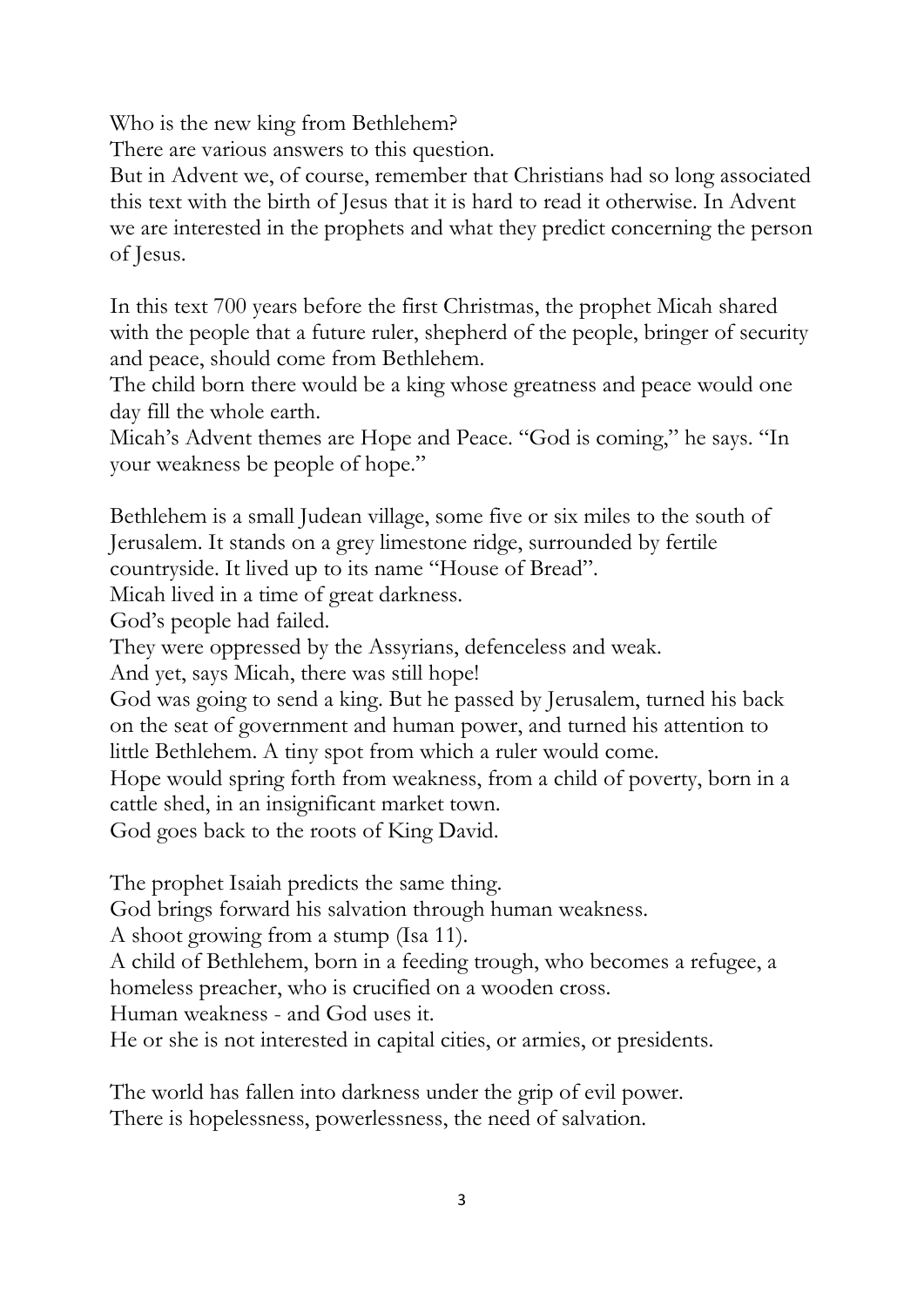The people long for someone who restores the world to a good place. According to Micah the expected king comes as a child, utterly dependent, vulnerable.

He can't look after himself.

He lives a humble life.

God chooses what is weak in the world.

He did it then; and he does it now.

The fact that we do not perceive ourselves to be important does not mean to say that God has not got important things to do through us.

God keeps his promises.

In a way that was beyond Micah's imaginings, God's Messiah did come from Bethlehem.

Micah believed that God had a wonderful future in store: Peace, and the day when nations "shall beat their swords into plough shares, and their spears into pruning hooks," and war shall be no more. The day too will come when all will "sit under their own vines and under their own fig trees," and economic oppression will come to an end.

God will come; and, for the people, there will be well-being!

As Christians in Advent we see Jesus in Micah's passage.

But we should not forget that Micah's prophecy was a word of hope intended to address the distress of people who live in a particular time and place. God would finally send some decent rulers to relieve the terrible situation of abuse of power, corruption, violence and oppression.

There would be security in the future, integrity, justice, peace…

Can a biblical text that seems obviously speaking to a specific people in times long ago somehow be freed from its earliest historical context so that it can continue to speak a word from God to a world that constantly faces new challenges?

The book of Micah spoke to his contemporaries. It spoke to the people in Jesus' time, when they searched the scriptures to find passages that would help to understand who Jesus was.

Micah also speaks to us today.

We read his words in a time and place far distant from the prophet's time. We are not Micah's first audience.

But our questions are not unlike those raised by the people in old Israel.

Our fears are similar.

Our sins are similar.